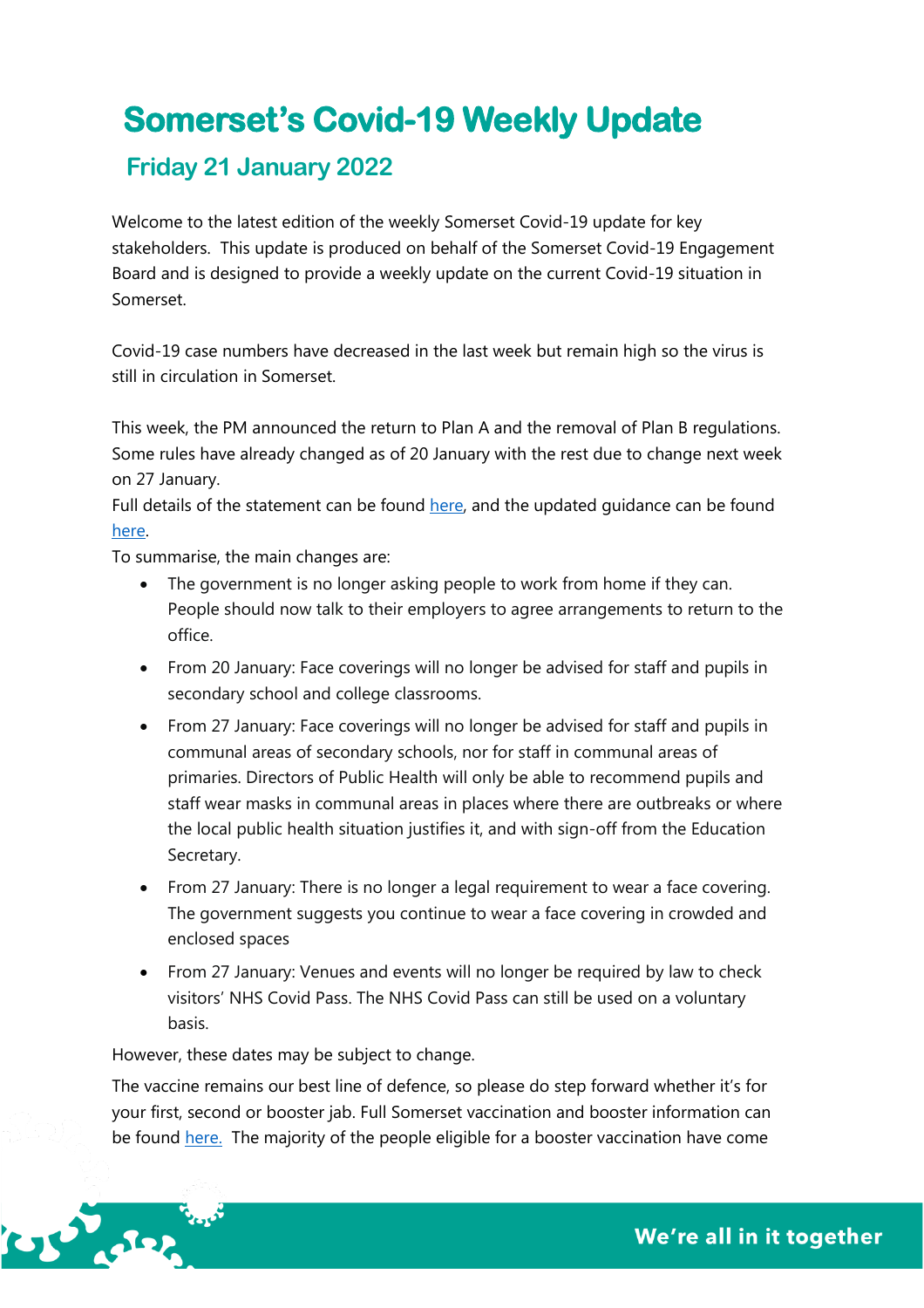forward, but while centres are still open we would encourage those remaining to make a booking

Despite the move away from Plan B we should all consider taking simple steps to help reduce the spread of Covid-19. So, even if fully vaccinated, we need be cautious and keep each other safe. The main ways do this remain: wearing a well-fitting face-covering, meeting outside, ensuring there is good ventilation when meeting inside, keeping distance between people you meet, washing hands regularly and continuing to take lateral flow tests before meeting other people. Also, it is very important to report the results of all LFD tests online. If you have symptoms of Covid-19, please self-isolate and book a [PCR test.](https://www.somerset.gov.uk/coronavirus/coronavirus-testing/)

Latest Covid-19 Dashboard: **Somerset Coronavirus (Covid-19)** Scroll down the page until you get to **'Covid-19 Dashboard'** in the list. Click on this and the dashboard will open. Please note the data reported in this document may differ slightly from the data showing on the dashboard because of discrepancies in reporting periods

**'Remember, everyone can catch it, anyone can spread it.'**



David Fothergill Leader Somerset County Council

Twitter: @DJAFothergill



Professor Trudi Grant Director of Public Health

Twitter: @SomersetDPH



Clare Paul Cabinet Member for Education and Public Health Twitter: @Clarepaul\_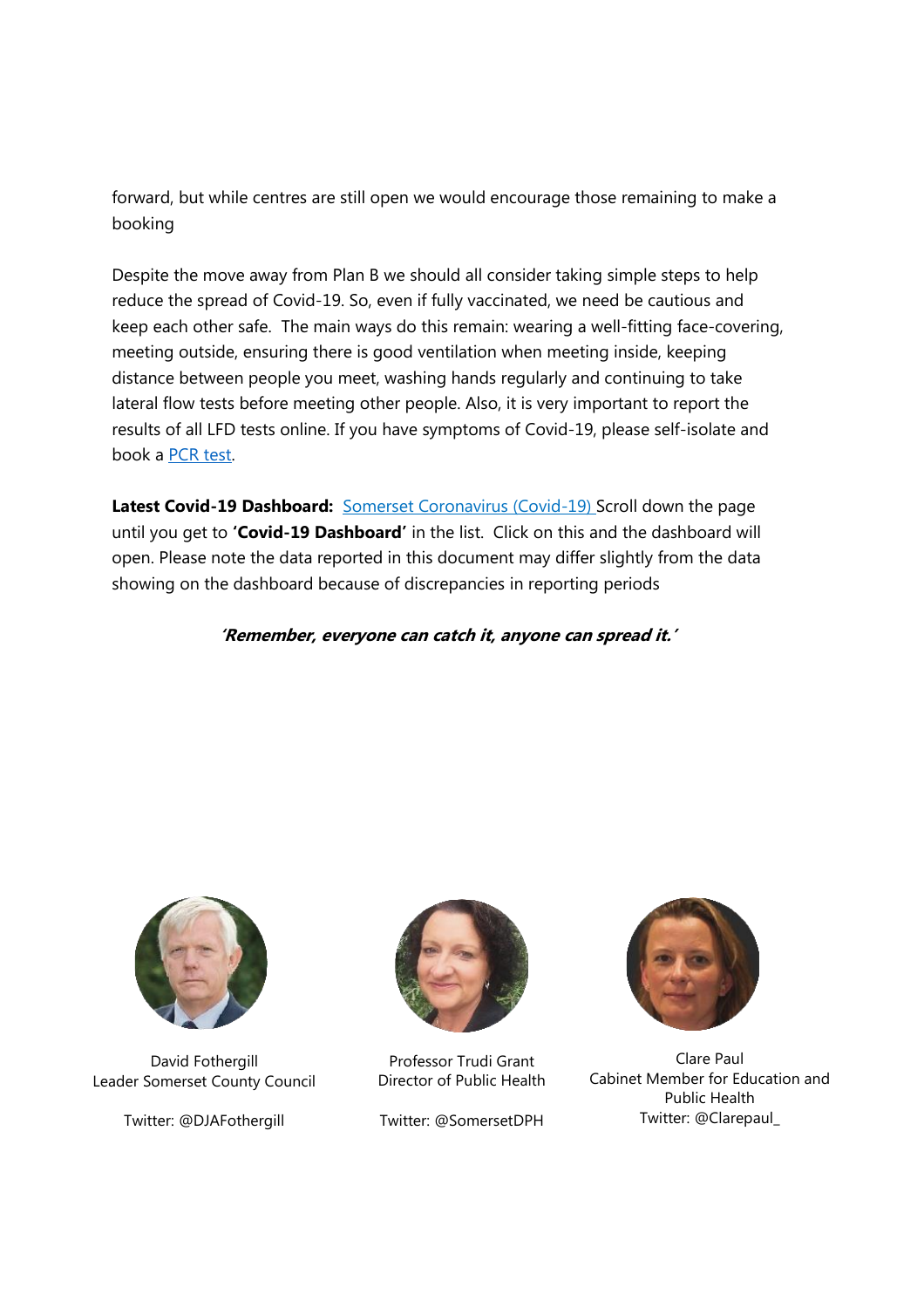

In the week ending 16 January, approximately 115,968 tests were carried out across the county – this is down by around 20,000. There were with 4,329 new confirmed cases identified by these tests. The rates of Covid-19 remain high but have decreased in the last reporting week to 770 per 100,000. This is below both the South-West average and the national average.

Hospitalisation data for Somerset is around 68 Covid-19 in-patients in Somerset hospitals.

#### **This Week's Headlines:**

The main items featured in this week's update are:

- Workplace, Care and School settings
- Vaccinations Update
- Testing Update
- Latest Covid Catch-up film
- Resources and further information

**Workplaces:** From 19 January, employers have been able to start working towards employees returning to the workplace. As case numbers are still high the Government's message to employers remains one of caution. Employers have a duty to protect the health, safety and welfare of their staff and customers and

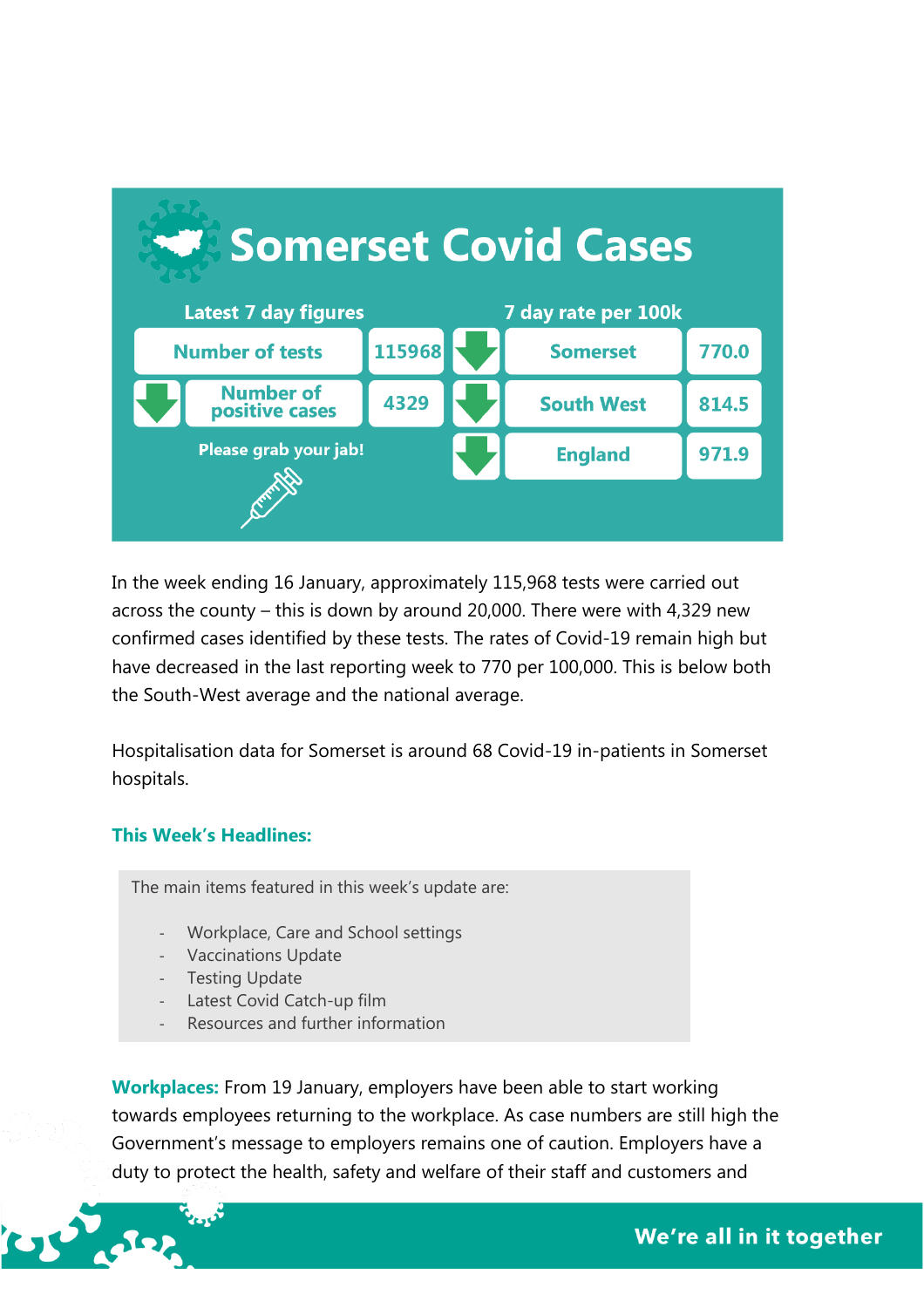Covid-19 risk assessments will need to be reviewed in the light of the latest advice.

It is important to respect and be considerate of those who may wish to take a more cautious approach as restrictions are lifted. The following behaviours should be encouraged by staff to help protect themselves and reduce sickness absence:

- 1. Meeting in well-ventilated areas where possible, such as outdoors or indoors with windows open.
- 2. Wearing a well fitting face covering where you come into contact with people in enclosed and crowded spaces.
- 3. Washing your hands with soap and water or using hand sanitiser regularly throughout the day.
- 4. Covering your nose and mouth when you cough and sneeze.
- 5. Staying at home if unwell, to reduce the risk of passing on other illnesses onto colleagues and others in your community.
- 6. Considering individual risks, such as clinical vulnerabilities and vaccination status.
- 7. Staff should be encouraged to continue to take rapid lateral flow tests in line with the guidance.

# [Rapid lateral flow coronavirus \(Covid-19\) tests -](https://www.nhs.uk/conditions/coronavirus-covid-19/testing/regular-rapid-coronavirus-tests-if-you-do-not-have-symptoms/) NHS

Businesses must not require a self-isolating employee to come to work and should make sure workers and customers who feel unwell do not attend the setting and take a PCR test.

**Care Sector:** Care settings continue to be affected with cases of Covid-19 and many settings have either single cases, clusters or outbreaks. On the whole, the infections seem to be having mainly mild symptoms.

We continue to work closely with our partners in Infection, Prevention and Control (IPC), the UK Health Security Agency (UKHSA) and Adult Social Care (ASC) to support:

- 1. Vaccinations, ensuring boosters are provided and recorded on the Capacity Tracker
- 2. High quality Infection, Prevention and Control measures, including good ventilation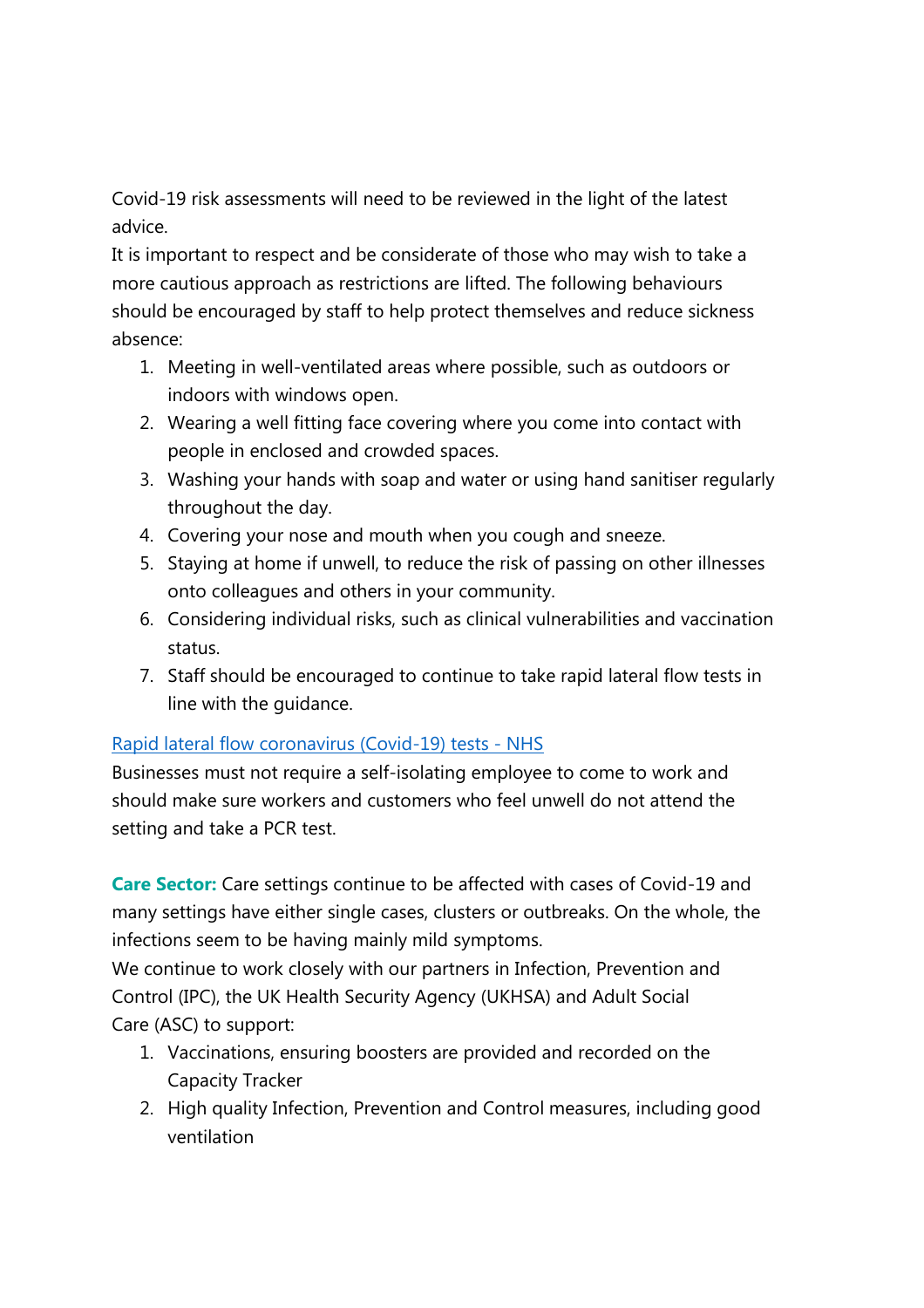3. Identification, prompt action and reporting of cases of Covid-19 and other infections

Latest guideline updates: **[Supported living services during Covid-19](https://www.gov.uk/government/publications/supported-living-services-during-coronavirus-covid-19?utm_medium=email&utm_campaign=govuk-notifications-topic&utm_source=9af4f72f-1443-44d2-9490-0305bf479a3d&utm_content=daily)** – updated 13 January 2022

• Confirmatory PCR test following positive lateral flow test is not required [Visiting arrangements in care homes](https://www.gov.uk/government/publications/visiting-care-homes-during-coronavirus?utm_medium=email&utm_campaign=govuk-notifications-topic&utm_source=7282d68d-44c5-4fba-94d8-f7e608610073&utm_content=daily) - updated 13 January 2022

- Updated to reflect new national guidance on removal of confirmatory PCR tests following positive lateral flow test
- Omicron variant will be treated the same as the Alpha and Delta variants when managing outbreaks

[Covid-19: management of staff and exposed patients or residents in health and](https://www.gov.uk/government/publications/covid-19-management-of-exposed-healthcare-workers-and-patients-in-hospital-settings/covid-19-management-of-exposed-healthcare-workers-and-patients-in-hospital-settings)  social care [settings](https://www.gov.uk/government/publications/covid-19-management-of-exposed-healthcare-workers-and-patients-in-hospital-settings/covid-19-management-of-exposed-healthcare-workers-and-patients-in-hospital-settings) - updated 17 January 2022

- Staff will be able to end their self-isolation period from the sixth day (after two negative LFD tests on days 5 and 6) but those tests must be taken at least 24 hours apart and they will continue to be required to meet additional conditions before returning to work, including undertaking daily LFD tests on day 7, 8, 9 and 10.
- If a staff member has returned to work after testing positive for Covid-19, they should resume routine LFD testing, even if this is within 90 days of the positive Covid-19 result.

[Covid-19: infection prevention and control \(IPC\)](http://COVID-19:%20infection%20prevention%20and%20control%20(IPC)%20-%20GOV.UK%20(www.gov.uk)) updated 17 January 2022

# **Testing in care settings**:

# **Testing supplies:**

**LUST CRASH** 

- All Care Quality Commission (CQC) registered care homes can [apply](https://eur01.safelinks.protection.outlook.com/?url=https%3A%2F%2Frequest-testing.test-for-coronavirus.service.gov.uk%2F&data=04%7C01%7CGHaslock%40somerset.gov.uk%7C23092719a54a4de97ea608d9db662a6f%7Cb524f606f77a4aa28da2fe70343b0cce%7C0%7C0%7C637782054105546694%7CUnknown%7CTWFpbGZsb3d8eyJWIjoiMC4wLjAwMDAiLCJQIjoiV2luMzIiLCJBTiI6Ik1haWwiLCJXVCI6Mn0%3D%7C3000&sdata=R9K5qZ7izeevLe8%2FS%2FV%2F4jjjpNOuEuHIcVeuZ2Eeyno%3D&reserved=0) for [regular Covid-19 testing from NHS Test and Trace](https://request-testing.test-for-coronavirus.service.gov.uk/)
- In an outbreak, if need additional stock place an additional order by calling 119
- All issues with testing need to be reported to [Carehometesting@dhsc.gov.uk](mailto:Carehometesting@dhsc.gov.uk)
- Any urgent supply issues please contact **ASCCOVID19@somerset.gov.uk**

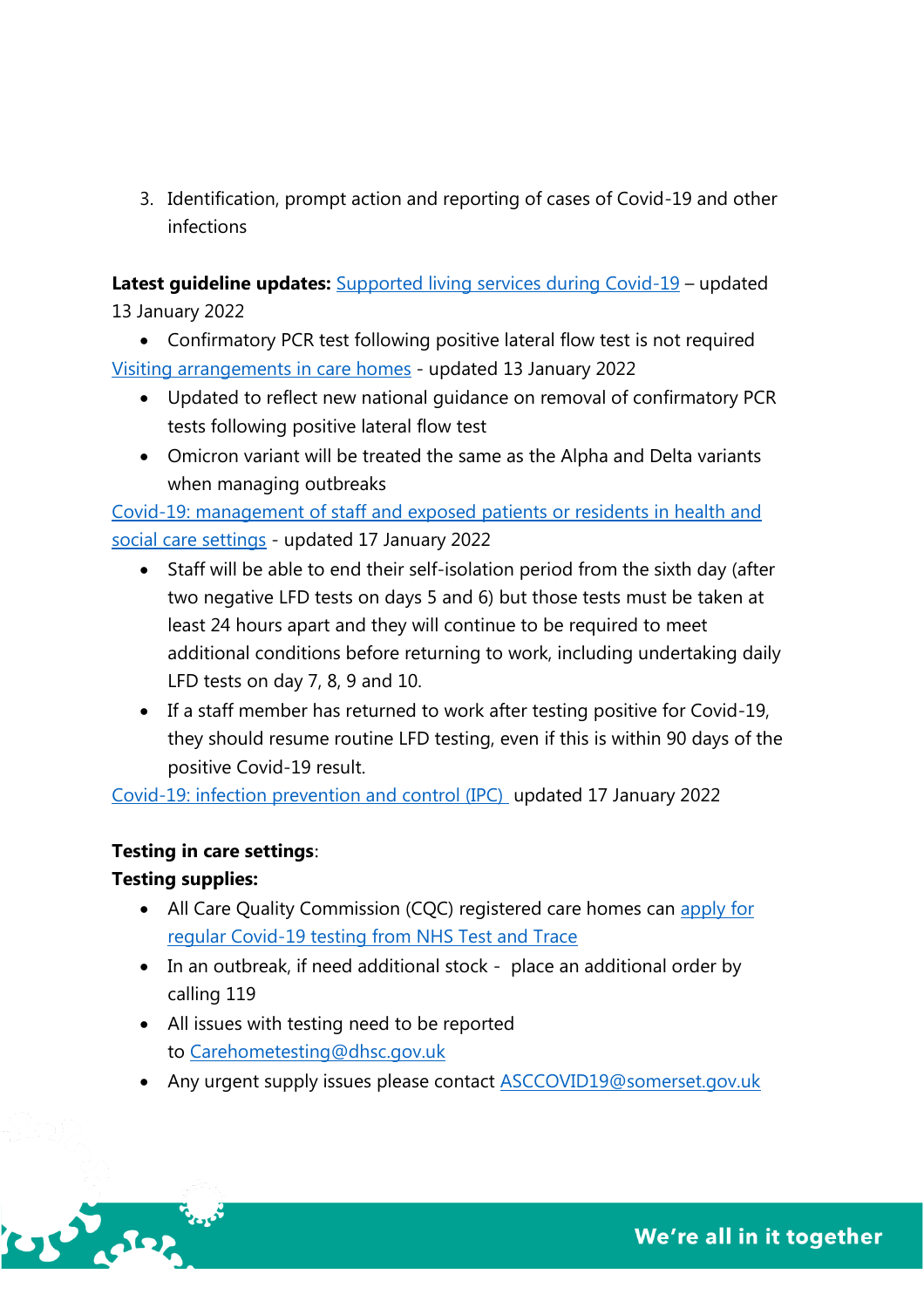### **Contact tracing:**

Please encourage staff to engage with contact tracing process if they test positive, either via the online form or via phone when they are called by either the national or local contact tracing team

**Care staff mental health and wellbeing**: We are encouraging care staff to maintain their [wellbeing,](https://www.somerset.gov.uk/social-care-and-health/mental-health-and-wellbeing/#Five-Ways-to-Wellbeing) model good self-care and be available to each other for everyday support and friendly conversation to support a culture of openness around good mental and emotional health. In addition, there are resources available to support our care sector during difficult times:

- [Somerset Emotional Wellbeing Staff Hub](https://somersetemotionalwellbeing.org/) a dedicated online resource for all health and care workers in Somerset
- [Our Frontline](https://www.mentalhealthatwork.org.uk/toolkit/ourfrontline-socialcare/?utm_campaign=Adult+Social+Care+Update+19.11.21&utm_content=dhsc-mail.co.uk&utm_medium=email&utm_source=Department+of+Health+and+Social+Care&link_index=6) mental health and bereavement support for care workers
- [Somerset Mindline](https://www.mindinsomerset.org.uk/our-services/adult-one-to-one-support/mindline/) open 24/7

**Any questions?** The Health Protection Team at UKHSA run a Q&A session for all care providers (care homes, domiciliary care, home care, supported and extra care living) at 3pm every Friday. These meetings are a useful opportunity to hear about all the latest developments and to answer questions from social care providers about preventing and managing Covid-19 cases and outbreaks. Please email [Samantha.wearne@phe.gov.uk](mailto:Samantha.wearne@phe.gov.uk) to be sent the invitation.

**Schools and Early Years settings:** Whilst we are currently seeing a small decline in covid case numbers, the rates are still very high, meaning there is still transmission occurring in the community. Changes that have been made in the past few weeks to national guidance, particularly the removal of the need for confirmatory PCR testing and 'test to release' self-isolation guidance, mean we are cautious about drawing a direct link between falling cases and falling rates of infection in our community. Testing data over the next two weeks will provide more information.

Earlier estimates suggested that absence among the workforce may have reached 20-25% at the peak of cases. Thankfully, we have not seen the large number of staff absences that we were originally preparing for and whilst Covid case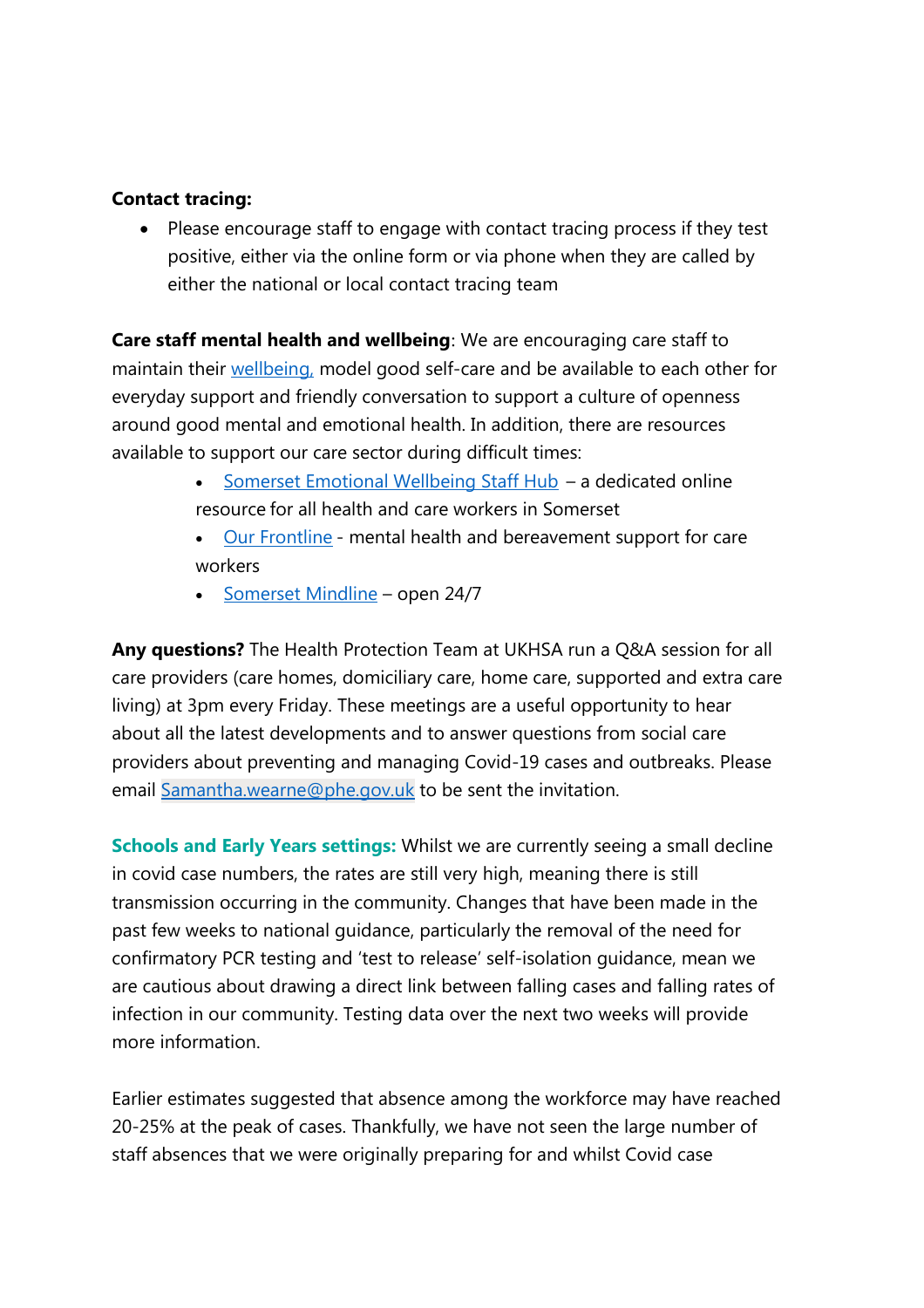numbers in schools remain high, attendance rates in our schools are currently at over 90% - higher than the regional average.

Throughout the pandemic, our education staff have consistently met the challenges covid continues to create all whilst balancing the educational needs of our children and young people. This high level of capability and competence gives us confidence in your ability to continue to manage the impact of covid cases in schools, early years settings and colleges. The SCC Public Health Team recognise the challenges still present but assure all in our education systems that we are seeing all schools confidently using amber measures in the right way.

**Recent announcements:** Government announcements on 19 January removed the requirements for staff and pupils to wear face covering in the classroom from 20 January. Face masks are still required to be worn in communal areas and when moving around the school until 27 January. The contingency framework for education is expected to be updated on 20 January. Please keep other existing measures in place until further notice. The regional consensus statement position is being reviewed in light of these announcements and we will communicate changes next week. You will appreciate this is a changing landscape and that we don't have the full details yet. We will communicate these as soon as we do through the usual channels.

**Access to LFDs for Primary School:** Primary school students and parents can continue to access tests via community routes (collection at [local participating](https://maps.test-and-trace.nhs.uk/)  [pharmacy\)](https://maps.test-and-trace.nhs.uk/) or via the [online ordering service.](https://www.nhs.uk/conditions/coronavirus-covid-19/testing/get-tested-for-coronavirus/)

**Contact Tracing for Under 18s:** Since 6 January, parents/guardians of children aged 18 or under who test positive for covid can now complete their child's NHS Test and Trace form online as a proxy. This change was brought in to provide more flexibility and convenience to parents/guardians.

The instructions and link to access this will be sent directly to them after their child's positive test result has been reported. The option to complete contact tracing online also provides the opportunity for more information to be added to the form later, when further contact details for example, may be more readily available.

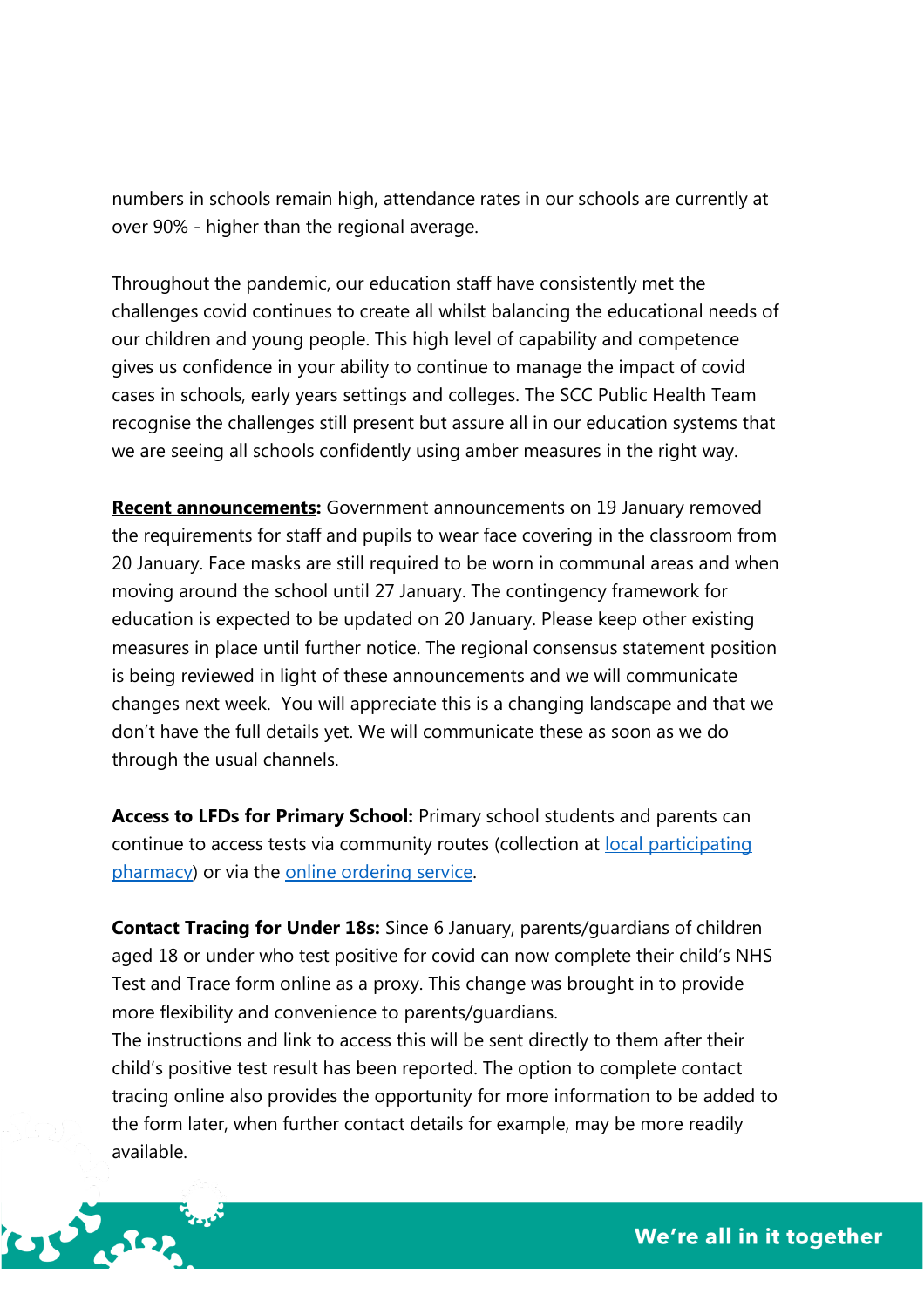The Public Health team at Somerset County Council are strongly encouraging parents/guardians of child cases of COVID-19 to complete their child's NHS Test and Trace form online, as soon as they are able to do so.

**Childhood Immunisation Programme:** The Somerset Foundation Trust manage the childhood immunisation programme with SAINT (School Age Immunisation Nursing Team, part of the NHS). SAINT deliver the nasal flu vaccination to all schools in Somerset.

All schools that were cancelled prior to Christmas due to team redeployment have now been rebooked and SAINT aim to complete the school flu programme delivery by the end of January.

**Appointment only FLU clinics:** To attend a clinic that requires an appointment please email [Somersetsaint@somersetft.nhs.uk](mailto:Somersetsaint@somersetft.nhs.uk)

Flu vaccination programme - [SAINTS \(School Age Immunisation Teams\)](https://www.somersetft.nhs.uk/saints-school-age-immunisation-team/somerset-school-aged-immunisation-nursing-team-saint/flu-vaccination-programme/)

| Date                     | Time           | Location                              |  |  |
|--------------------------|----------------|---------------------------------------|--|--|
| 22 <sup>nd</sup> January | 09:30am until  | <b>Burnham Community Centre</b>       |  |  |
| 2022                     | 11:30am        | (Next to the swimming pool)           |  |  |
|                          |                | 5 The Hall, Berrow Road,              |  |  |
|                          |                | Burnham on Sea TA8 2ET                |  |  |
| 22 <sup>nd</sup> January | 1:30pm until   | <b>Salvation Army</b>                 |  |  |
| 2022                     | 3:30pm         | Moorland Road                         |  |  |
|                          |                | Bridgwater                            |  |  |
|                          |                | <b>TA6 4JS</b>                        |  |  |
| 5 <sup>th</sup> February | 09:30am until  | <b>West Mendip Community Hospital</b> |  |  |
| 2022                     | 11:30am        | (Outpatients)                         |  |  |
|                          |                | Old Wells Road                        |  |  |
|                          |                | Glastonbury                           |  |  |
|                          |                | BA6 8JD                               |  |  |
| 5 <sup>th</sup> February | 1:30pm until   | <b>Westlands Entertainment Venue</b>  |  |  |
| 2022                     | 3:30pm         | <b>Westbourne Close</b>               |  |  |
|                          |                | Yeovil                                |  |  |
|                          |                | <b>BA20 2DD</b>                       |  |  |
| 6 <sup>th</sup> February | 9am until Noon | The Families Hub, Level 2, East Reach |  |  |
| 2022                     |                | House, Taunton, TA1 3EN               |  |  |

The following walk in flu clinics are available: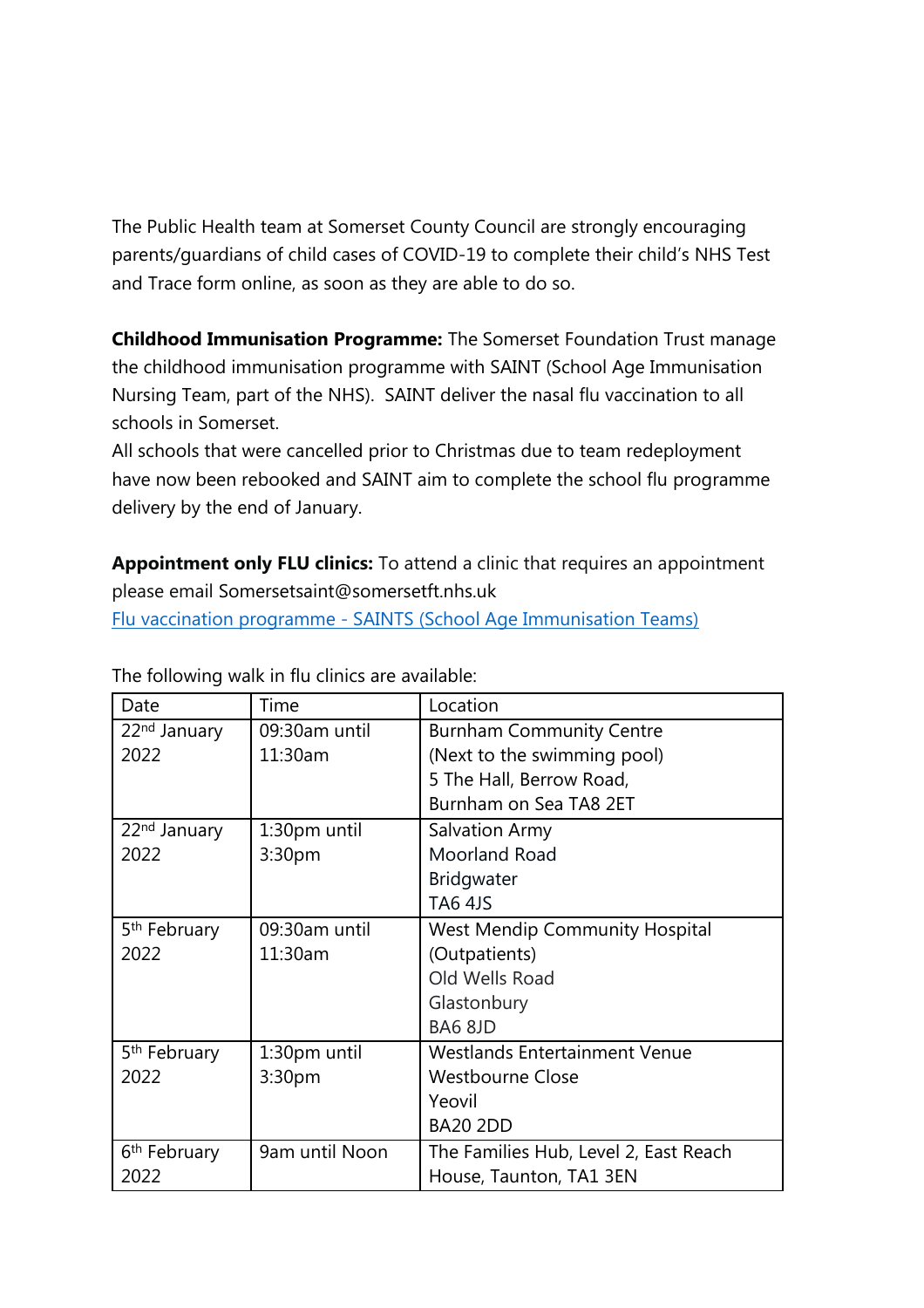#### **Covid-19 Vaccine Programme:**

 $C_1$   $C_2$   $C_3$ 



**There are new clinics starting regularly in other areas in the coming weeks. Please encourage parents/guardians to [check the NHS walk in site for up to](https://www.nhs.uk/conditions/coronavirus-covid-19/coronavirus-vaccination/find-a-walk-in-coronavirus-covid-19-vaccination-site/)  [date information.](https://www.nhs.uk/conditions/coronavirus-covid-19/coronavirus-vaccination/find-a-walk-in-coronavirus-covid-19-vaccination-site/)**

The School Aged Immunisation Nursing Team (SAINT) will be delivering second doses for secondary aged children 12 weeks after their first dose. As per the first jab, this programme will be delivered through schools. Schools will be contacted directly with further information. There is a continued offer for all eligible young people to access their first dose via vaccination sites in Somerset for those who may have missed their school session.

Bookings can be made through the [National Booking Service online](https://www.nhs.uk/conditions/coronavirus-covid-19/coronavirus-vaccination/book-coronavirus-vaccination/book-or-manage-a-1st-or-2nd-dose-of-the-coronavirus-covid-19-vaccination/) or by calling 119.

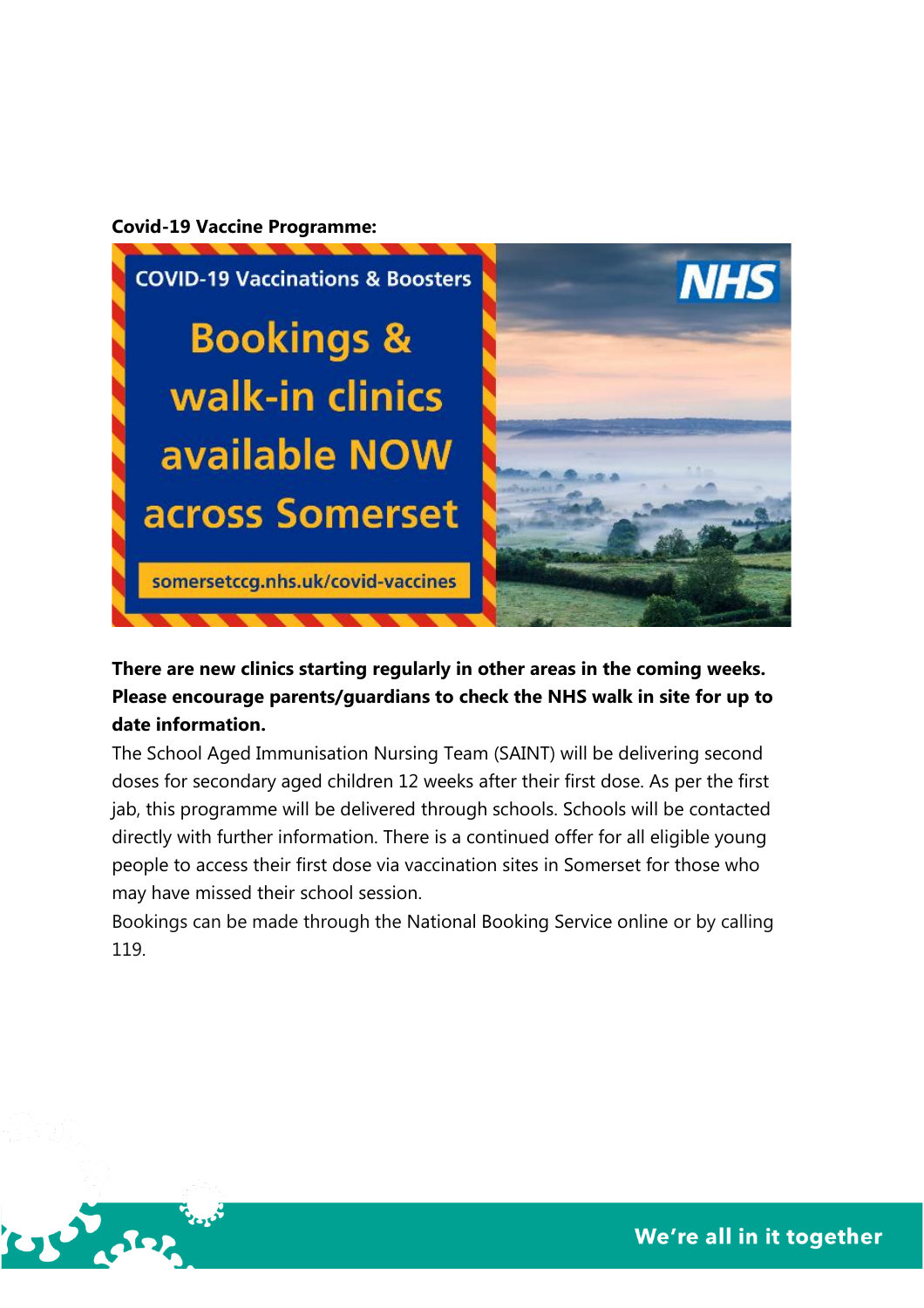Parents and Guardians can also **access second jabs for 12-15 year olds via the booking system and at some of the walk in clinics**. There are plenty of slots available via the booking system at clinics across Somerset.

| <b>Vaccination</b>    | <b>Dates</b>             | <b>Timings</b> | <b>Location</b>                        |
|-----------------------|--------------------------|----------------|----------------------------------------|
| <b>Centre</b>         |                          |                |                                        |
| <b>Haynes</b>         | Mon - Fri                | $09.00 -$      | Sparkford, Yeovil, BA22 7LH            |
| <b>Motor</b>          |                          | 17.00          |                                        |
| <b>Museum</b>         |                          |                |                                        |
| Firepool,             | Mon - Sun                | $09.00 -$      | Canal Road, Taunton, TA1 1NY           |
| <b>Taunton</b>        |                          | 17.00          |                                        |
| <b>Bridgwater</b>     | Fridays in               | $09.00 -$      | High St, Bridgwater, TA6 3BL           |
| <b>Town Hall</b>      | Jan                      | 17.00          |                                        |
| <b>Cheese and</b>     | Saturday                 | $10.00 -$      | Market Yard, Justice Lane, Frome       |
| Grain                 | $22nd$ Jan               | 17.00          | <b>BA11 1BE</b>                        |
|                       |                          |                |                                        |
| <b>Alfred Gillett</b> | Sunday                   | $10.00 -$      | The Grange, Farm Rd, Street BA16       |
| <b>Trust, Clarks</b>  | 23rd Jan                 | 16.00          | 0BQ (Access via Grange Car Park 2      |
| <b>Village</b>        |                          |                | then follow the path to the right-     |
|                       |                          |                | hand side of Clarks Village Entrance.) |
| <b>Dillington</b>     | Weekly                   | 12-20.00       | Illminster, TA19 9DT                   |
| <b>House</b>          | from Weds                |                |                                        |
|                       | 19th Jan &               |                |                                        |
|                       | Thurs 20th               |                |                                        |
|                       | Jan                      |                |                                        |
| Wellington            | Fri 21 <sup>st</sup> Jan | $9.00 -$       | Bulford Lane, Wellington, TA21 8QQ     |
| <b>Community</b>      |                          | 17.00          |                                        |
| <b>Hospital</b>       |                          |                |                                        |

Please note: If a child has tested positive for Covid-19 and is not at high risk from Covid-19, they need to wait 12 weeks before they can have a Covid-19 vaccine. This starts from the date they had symptoms, or the date of the positive test if they did not have symptoms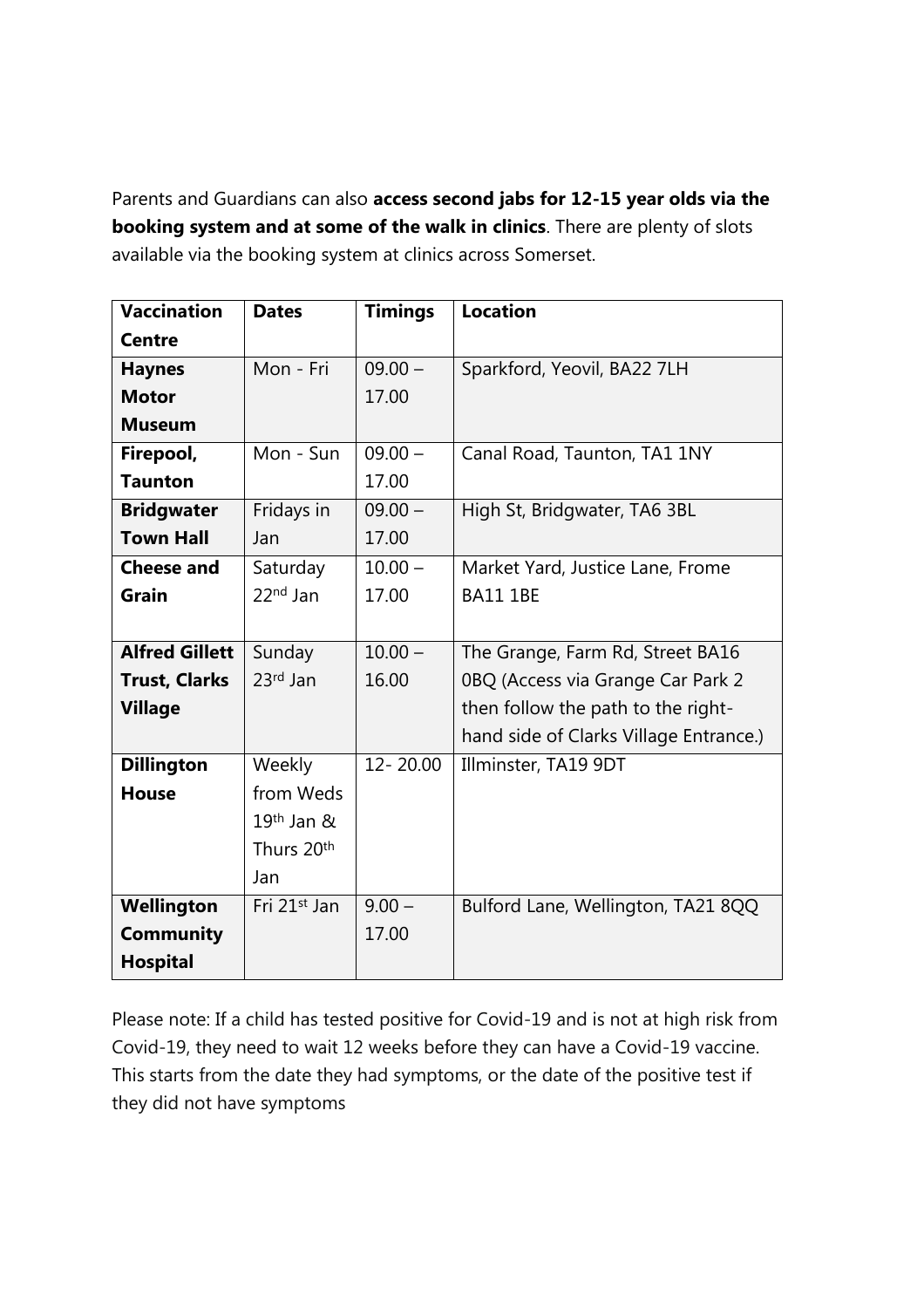**Vaccination Update:** Following the success of the pre-Christmas surge vaccination campaign, we will continue with the general public offering as described below and the Vaccination Programme will be focussing more vaccination resources on areas or population groupings of lower vaccine uptake.



In terms of booking vaccinations this should continue to be done via our local NHS website [Covid-19 vaccinations in Somerset -](https://www.somersetccg.nhs.uk/covid-vaccines/) Somerset CCG this gives local information but also leads into the National Booking Service. Depending on your location, circumstances and availability this system will then show you when and where there are available appointments for vaccination. This may or may not be within Somerset but will give the best options available for vaccination as quickly as possible.

To get your vaccine visit [www.nhs.uk/Covid-Vaccination](http://www.nhs.uk/Covid-Vaccination) or call 119 for an appointment. There are also convenient walk-in options across the country, which you can find on [www.nhs.uk/grab-a-jab.](http://www.nhs.uk/grab-a-jab)

Currently there is a lot of spare capacity at vaccination sites and locations so there is plenty of choice and opportunity to get vaccinated. The overall aim to vaccinate 95% of the general eligible population still remains and particularly the younger age groups are being asked to consider vaccination if they have already not done so.



We're all in it together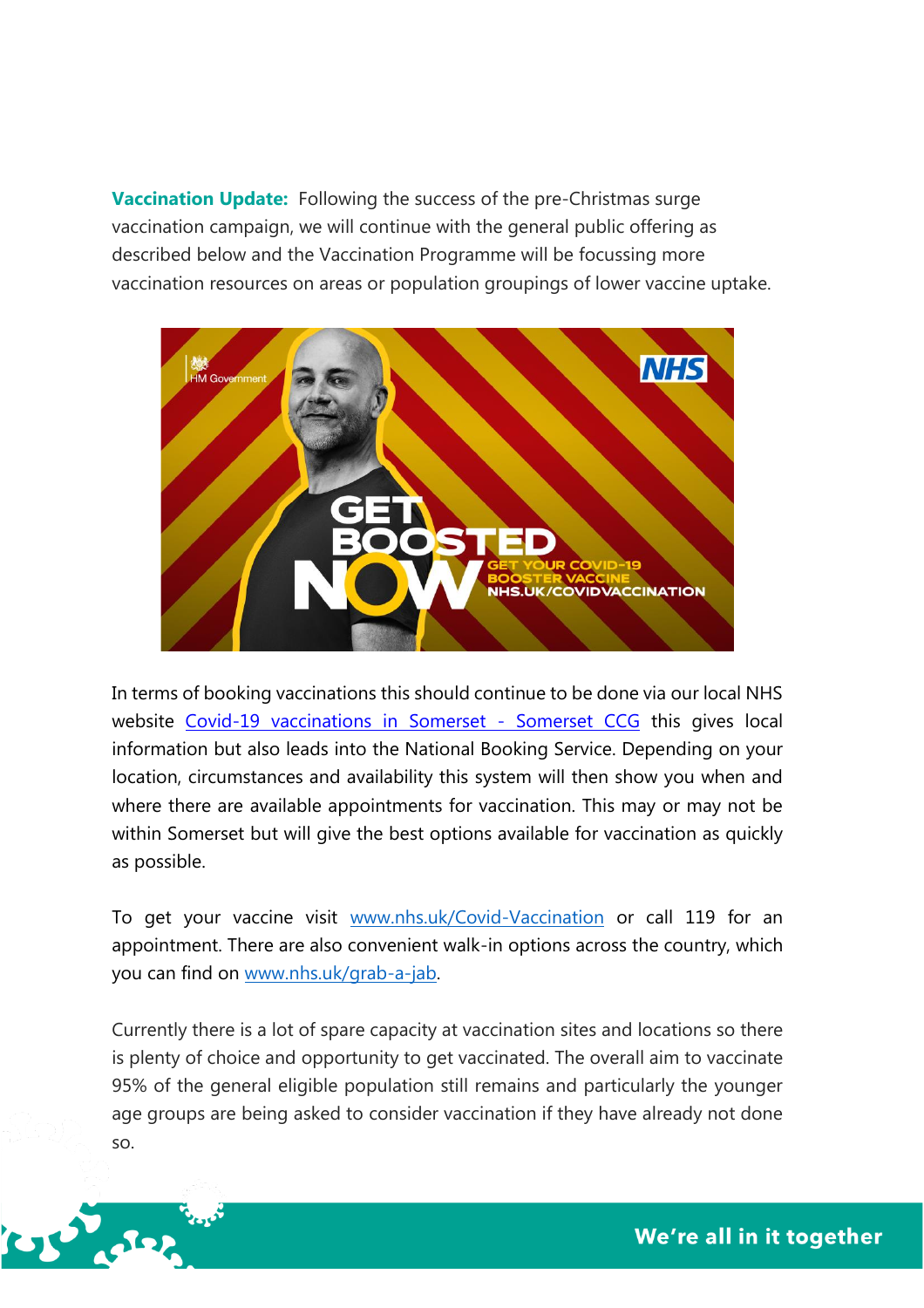**Testing Update:** From 17 January, people with Covid-19 have been able to take an LFD test on the fifth and sixth days of their isolation period. If both LFD test results are negative, and they do not have a high temperature, they will be able to end their self-isolation after the second negative test result, after five full days of isolation. **The LFD tests must be taken on consecutive days, but the guidance will no longer state these tests should be taken at least 24 hours apart.** There is separate guidance for those working in health and social care settings.

This change to the isolation period applies only to positive cases. The selfisolation period remains 10 days for unvaccinated adult contacts to reflect their infectious period post contact (contacts who are fully vaccinated or under 18 are not legally required to self-isolate but are advised to take daily LFD tests for 7 days).

**LFD testing and reporting:** We would like to remind people to please follow the Instructions for Use for the relevant type of LFD test kit when testing. There are some test kits which require only a nasal swab, and others which require a nasal and throat swab – results may be inaccurate if the incorrect technique is followed. We would also like to encourage everyone who tests using an LFD kit to report [their results online](https://www.gov.uk/report-covid19-result) – whether positive, negative, or void. This not only helps us to identify positive individuals to help contain further transmission, but it also informs what the demand currently is, so we have adequate supplies in Somerset.

**National Programme of Precautionary testing for critical workers:** Lateral flow tests have been directly sent to the workplaces of 100,000 critical workers in England. Critical workers will be able to take a test on every working day and the provision of precautionary testing will be for an initial 5 weeks. This will help to keep essential services and supply chains running. Roll out started from Monday 10 January.

These critical workers are those who:

- work in essential services
- cannot work from home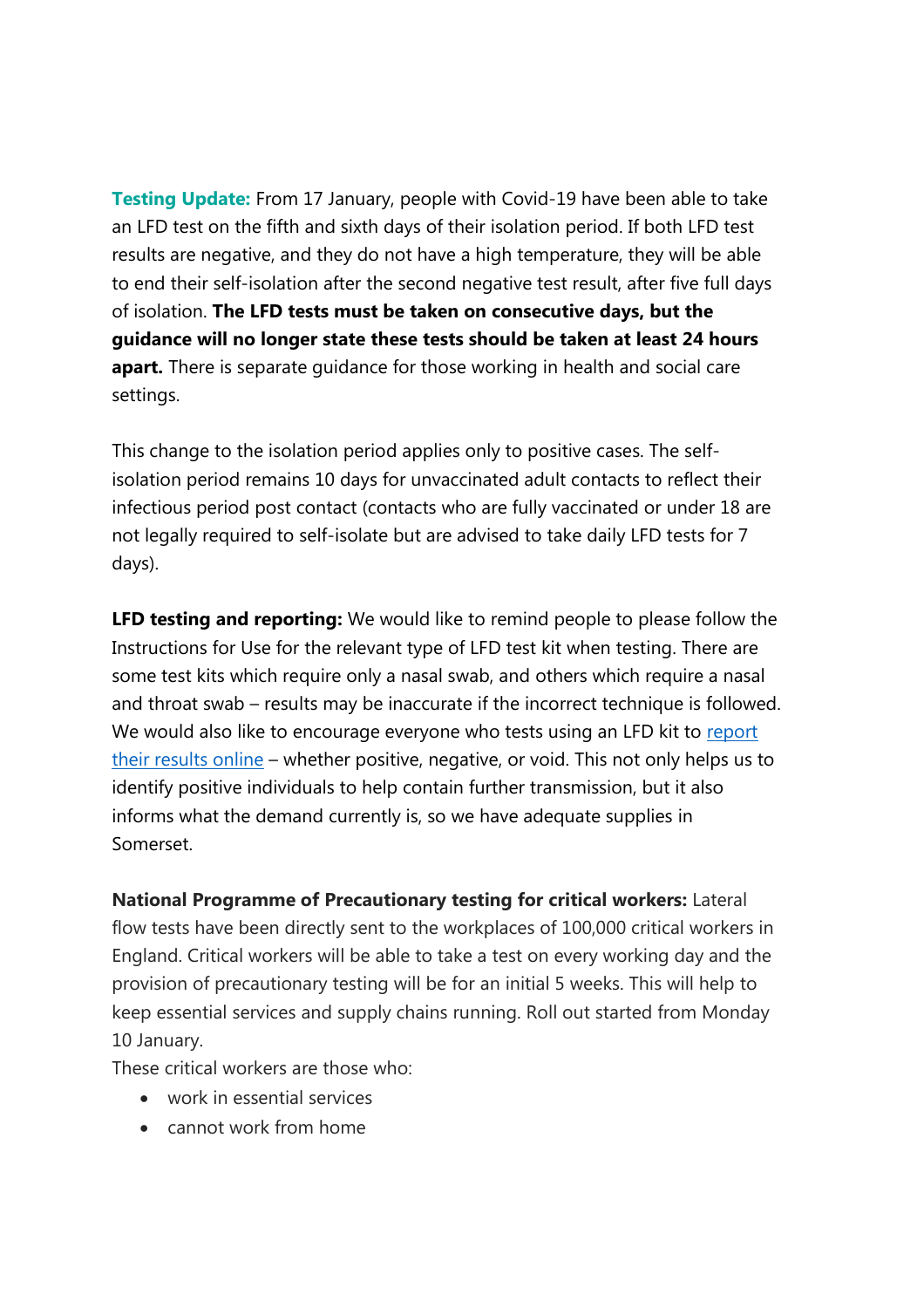- may be at risk of spreading the virus (for example, due to working together in an enclosed space)
- do not already have access to a separate testing regime, and
- have been identified as being in priority, specialist roles

People covered by the scheme will include those who work in critical national infrastructure, national security, transport, and food distribution and processing. This includes vital roles in Border Force, Police and Fire and Rescue Services control rooms, electricity generation, test kit warehouses and test labs.

Workers in other sectors (including those in critical workforces not listed above) can continue to [order them online.](https://www.gov.uk/order-coronavirus-rapid-lateral-flow-tests) Alternatively, people may prefer to pick up tests from a [local pharmacy or collection point.](https://maps.test-and-trace.nhs.uk/) People working in certain workplaces, such as health and social care settings (NHS, adult social care) and education (teaching staff) settings, can access testing through their employers and should continue to follow testing guidance for those settings. Everyone should continue to test in line with government guidance and their employers' advice.

Since the 6 January, parents/guardians of children aged 18 or under who test positive for Covid-19 have been able to complete their child's NHS Test and Trace form online as a proxy. The instructions and link to be able to do this will be sent directly to them after their child's positive test result has been reported. This change was brought in to provide more flexibility and convenience to parents/guardians. The option to complete contact tracing online also provides the opportunity for more information to be added to the form at a later date, when contact details for example, may not be immediately available. The Public Health team at SCC are strongly encouraging parents/guardians of child cases of Covid-19 to complete their child's NHS Test and Trace form online, as soon as they are able to do so.

**Covid Catch-up Film:** This week Clinton discusses the importance of vaccinations for pregnant women and clarifies their safety with the help of a midwife. The film can be viewed [here.](https://www.youtube.com/watch?v=7BD-NuOvgFI)